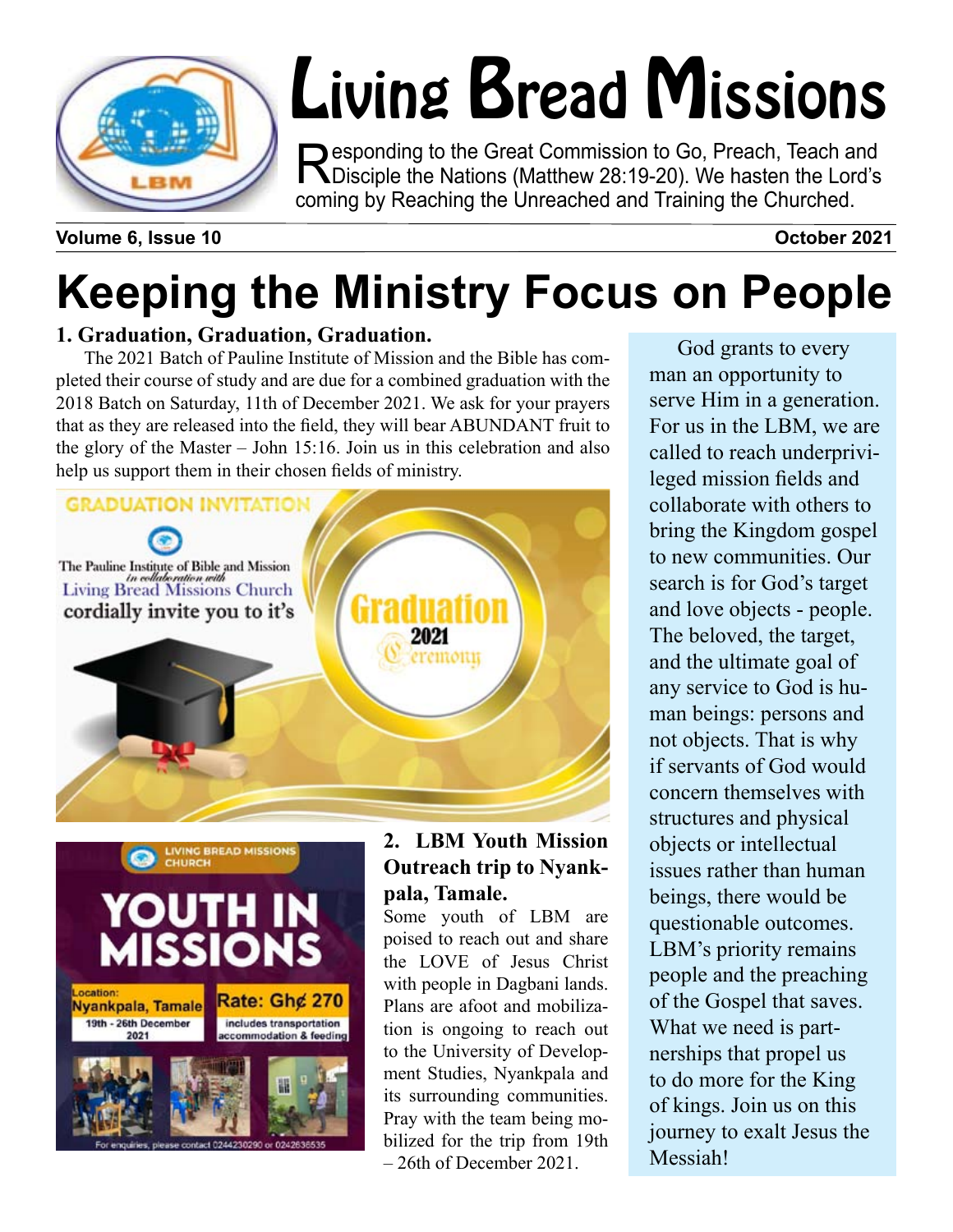#### 2 / Living Bread Missions October 2021

#### **3. LBM Silver Jubilee 2022.**

Hurray, the LBM chalks 25 years in 2022. We rejoice and invite you to celebrate with us through the schedules to earmark the Silver Jubilee. The Jubilee shall be launched in January 2022. Area and community celebrations are scheduled throughout the year. The official highlight is planned for 24th – 28th August 2022. Please plan to join us on occasions such as the Special Friends & Partners Day on the 28th May 2022 and/or attend the climax in August.

#### **4. Income Generating Project**

The LBM Mission farm project continues to make advances towards sustainability and profitability. In the just ended farming season, two (2) acres of rice were cultivated. The farm manager, Mr Emmanuel Ameku Mensah deserves a pat for his family's loving commitment to the project and the Church of Ve Koloenu. Both the coconut and mangoes plantations are also developing quite well, and we are expecting first fruits of the mango plantation in 2022. We continue to thank God for His provision.



*The rice, mangoes and coconuts have grown as planned, and we can thank God for the fruits of the labor.*



#### **5. Update Ministry to Fulani.**

To the glory of God, a two-classroom facility has been started to reach the younger generation in the Fu-

with us for adequate support on all these fronts. You are free to partner with us to reach these special people.

lani village of GB. Pray for more finance to complete the project and more educational resources to engage them appropriately. By the grace of God, we have also been able to send J\* a zealous Fulani convert for further discipleship and Biblical engagement and training in HK\*. God has provided scholarship for J\*'s studies. His school specializes in practical discipleship and field work. Pray